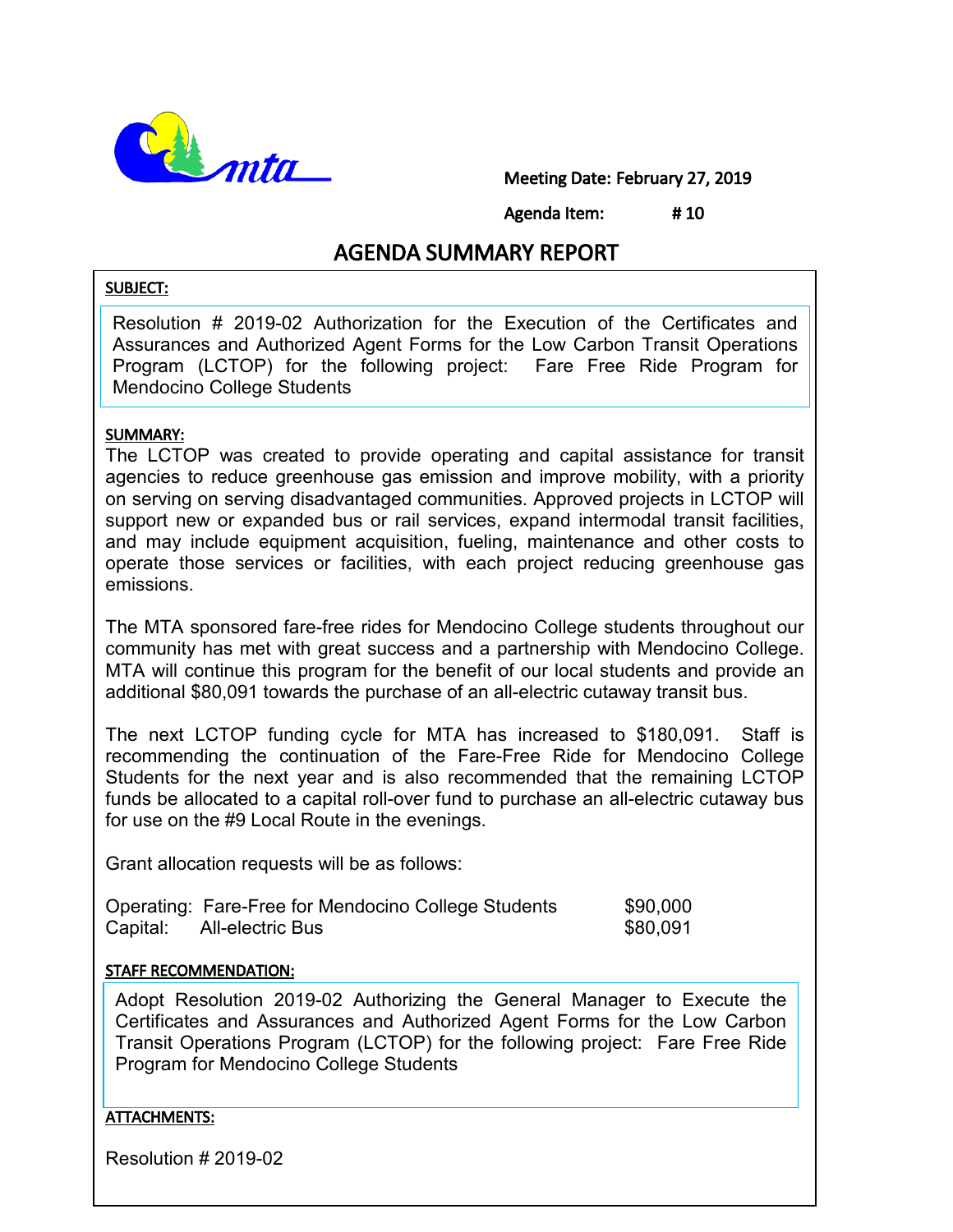

*SERVING MENDOCINO COUNTY SINCE 1976*

### **RESOLUTION # 2019-02**

## AUTHORIZATION FOR THE EXECUTION OF THE CERTIFICATIONS AND ASSURANCES AND AUTHORIZED AGENT FORMS FOR THE LOW CARBON TRANSIT OPERATIONS PROGRAM (LCTOP) FOR THE FOLLOWING PROJECT(S): **FARE FREE RIDE PROGRAM FOR MENDOCINO COLLEGE STUDENTS**

**WHEREAS**, MENDOCINO TRANSIT AUTHORITY is an eligible project sponsor and may receive state funding from the Low Carbon Transit Operations Program (LCTOP) for transit projects; and

**WHEREAS**, the statutes related to state-funded transit projects require a local or regional implementing agency to abide by various regulations; and

**WHEREAS**, Senate Bill 862 (2014) named the Department of Transportation (Department) as the administrative agency for the LCTOP; and

**WHEREAS**, the Department has developed guidelines for the purpose of administering and distributing LCTOP funds to eligible project sponsors (local agencies); and

**WHEREAS**, MENDOCINO TRANSIT AUTHORITY wishes to delegate authorization to execute these documents and any amendments thereto to the General Manager, Carla A. Meyer

**WHEREAS**, MENDOCINO TRANSIT AUTHORITY wishes to implement the following LCTOP project(s) listed above,

**NOW, THEREFORE, BE IT RESOLVED** by the Board of Directors of the MENDOCINO TRANSIT AUTHORITY that the fund recipient agrees to comply with all conditions and requirements set forth in the Certification and Assurances and the Authorized Agent documents and applicable statutes, regulations and guidelines for all LCTOP funded transit projects.

**NOW THEREFORE, BE IT FURTHER RESOLVED** that the General Manager, Carla A. Meyer be authorized to execute all required documents of the LCTOP program and any Amendments thereto with the California Department of Transportation.